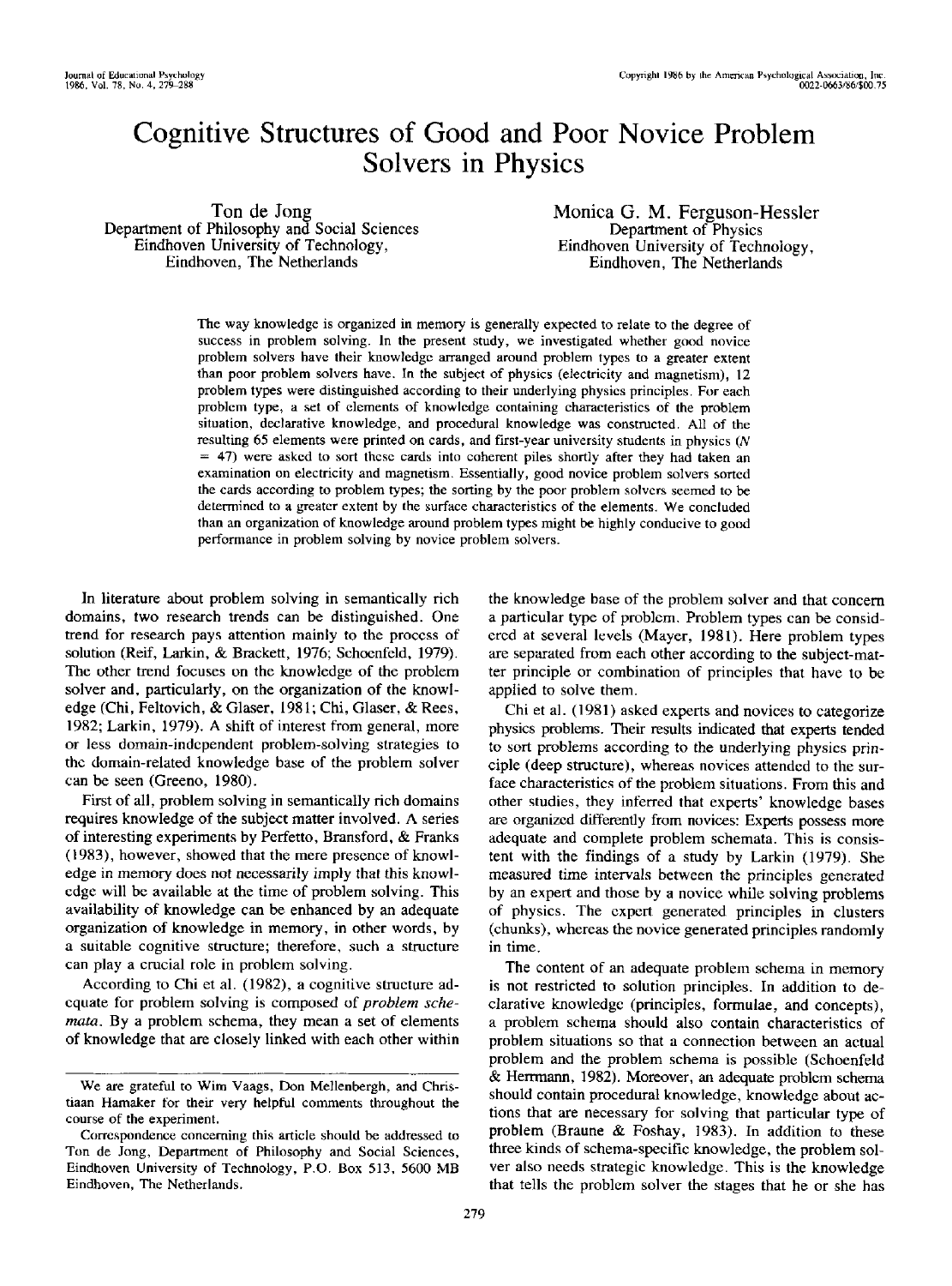to follow in the problem-solving process (e.g., making a plan before working out). Schoenfeld (1979) called these *managerial strategies.* Mostly, the strategies are rather general, which implies that their applicability is not restricted to one type of problem. Therefore, this kind of knowledge does not have to be implied in specific problem schemata.

A knowledge base that is organized according to problem schemata allows the expert confronted with a problem to quickly select the correct declarative and procedural knowledge from memory. It does seem, however, that not only experts but also novices possess problem schemata. Silver (1979), who asked novice problem solvers in mathematics to sort mathematical problems, discovered the same sort of differences between good and poor problem solvers that Chi et al. (1981) and Chi et al. (1982) found between experts and novices. A conclusion from the Silver study could, thus, be that differences in cognitive structure also exist between good and poor novice problem solvers.

Studies involving the cognitive structures of novices have been conducted in several domains, such as mathematics (Shavelson & Stanton, 1975), psychology (Fenker, 1975), physics (Thro, 1978) and geology (Champagne, Klopfer, Desena, & Squires, 1981). The methods used in these studies are more direct than the catagorization of problems that was used by Silver (1979). In all these studies, subjects were asked to interrelate concepts selected from the domain. (In the subject-matter field of electricity and magnetism, these concepts could be flux or magnetic field, for example.) The way in which these relations were made differed between the studies. Shavelson and Stanton discussed three of those methods, word association, card sorting, and graph building. In word association, for example, the degree of relatedness of two concepts for a subject is calculated on the basis of the number and rank order of common associations given by the subject on both concepts. A common result of these studies is that during instruction, relations between concepts given by novices change and become similar to the relations given by experts. In this way, the novices' cognitive structure becomes more similar to the cognitive structure for experts. Surprisingly, a positive correlation between this degree of similarity and the ability of novices to solve problems could sometimes (Fenker; Thro) but not always be demonstrated (Geeslin & Shavelson, 1975; Shavelson, 1973).

This last result seems to contradict the conclusions of the Chi et al. (1981) and the Chi et al. (1982) studies. When experts have their knowledge organized according to problem schemata and this benefits the solving of problems, a clear correlation should be expected between the degree of similarity of expert and novice cognitive structure and the problem solving abilities of the novices. This contradiction, however, is on the surface. The aforementioned more direct studies of the cognitive structure paid attention only to the organization in memory of one kind of knowledge, namely, concepts. The other kinds of knowledge that constitute adequate problem schemata (other parts of declarative knowledge, characteristics of problem situations, and procedural knowledge) were not considered. Therefore, from the data

of these studies, it cannot be determined whether cognitive structures are made up of problem schemata.

The present study was designed primarily to test the hypothesis that good novice problem solvers have their knowledge organized according to problem schemata, as opposed to poor novice problem solvers, who were expected to lack this kind of organization. Along the lines of the more direct methods for measuring the cognitive structure (Shavelson & Stanton, 1975), we developed an experimental task that required subjects to determine relations between elements of knowledge from a physics topic, electricity and magnetism. In the set of elements, characteristics of problem situations, declarative knowledge, and procedural knowledge were included. In this way, the results of the measurement could be expected to reveal problem schemata occurring in the cognitive structure.

The experimental task was carried out by a group of firstyear university students shortly after they had taken an examination on the subject of electricity and magnetism. The results of the examination were used as a measure of their problem-solving ability in that specific domain.

A second question concerned the cognitive structure of experts. As mentioned before, Chi et al. (1982) concluded that experts' knowledge is built up of problem schemata. Reif and Heller (1982) took a somewhat different position. They suggested that the knowledge of experts is hierarchically organized. This means that their knowledge is arranged on different levels of detail: The higher levels give very general (and mostly rather abstract) laws and definitions, which are worked out and specified at the lower levels. To gain some insight into the cognitive structures of experts, we asked a group of four expert physicists to carry out the same experimental task as the novices.

# Method

#### *Instructional Materials*

The subject of electricity and magnetism was taught to the participants of this experiment as part of the regular study program. It covered the following topics: static electric and magnetic fields, the Kirchhoff laws, the Lorenz force, and electromagnetic induction. The course consisted of three lectures a week during the first 9 weeks of the academic year, supplemented by 2 hr of instruction in problem solving weekly in groups of approximately 25 students. Lecture notes and a collection of exercises and former examination problems were used by the students.

#### *Examination*

The course concluded with an examination consisting of five open problems, divided into two to five subproblems covering most of the topics already mentioned. In these problems, a physical system was described (e.g., a capacitor), and in each of the subproblems, students were asked to find an unknown quantity (e.g., the charge on one of the conductors of the capacitor). The examination papers were graded on a 10-point linear scale, where 6 (60% score) was a passing mark and 10 was excellent. The experimenters were not involved in giving the course or in constructing or grading the examinations.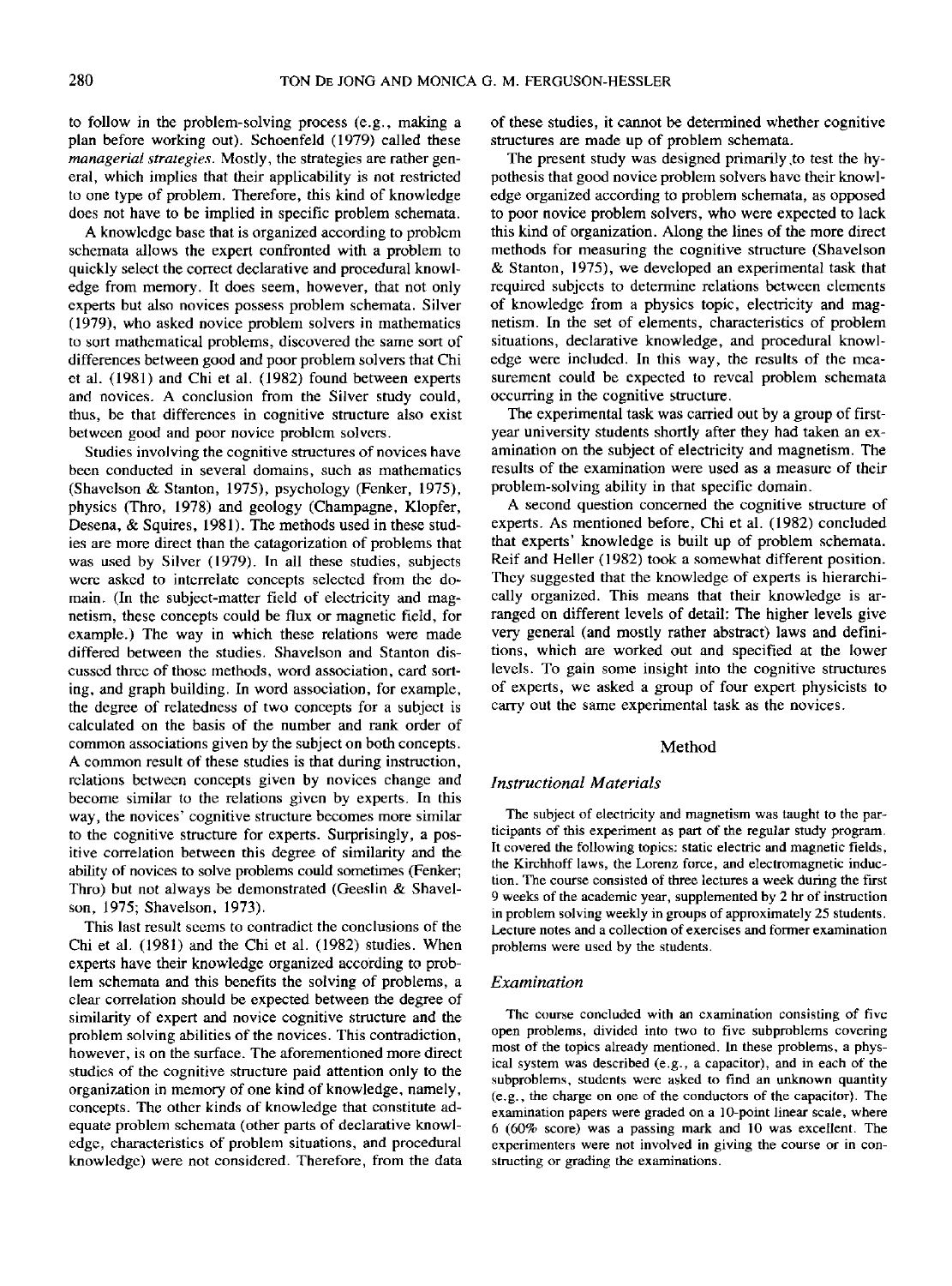# *Subjects*

of a group of 98 first-year University of Technology students that took the examination for electricity and magnetism, 47 complied with a request to participate in the experiment. They were not paid and received no credit for their participation. The mean score on the examination for the complete group of students was 5.0  $(SD = 1.89)$  and for the participants in the experiment, 5.4  $(SD = 1.84)$ . The four experts were staff members involved in teaching about electricity and magnetism, and all had many years of experience teaching this subject.

# *Experimental Materials*

The subject matter of electricity and magnetism was divided into six main themes (e.g., electrostatics and magnetostatics). In doing so, the laws of Kirchhoff were excluded because they form a separate unit with little relation to the rest of the subject. Within the six main themes, 12 types of problems were distinguished. Each type was related to a fundamental principle (e.g., Coulomb's law).

Elements of knowledge were then constructed around each problem type so that every problem type consisted of at least 1 element of declarative and 1 of procedural knowledge needed to solve that type of problem as well as at least 1 characteristic of a problem situation where the principle is useful. Most problem types consisted of more than the minimum of 3 elements. For the 12 problem types, a total of 65 elements resulted. Of course, this list of elements was not exhaustive for the subject matter. No overlap of elements between problem types existed.

The second author, a physicist with many years of teaching experience, defined the problem schemata and constructed the knowledge elements, using previous examinations and textbook exercises as sources. Our colleagues responsible for teaching and examining the participants in the experiment were not involved.

The 65 elements of knowledge are listed in the Appendix. To identify them, we labeled each element successively with a numeral (one of the six main themes of the subject matter), a letter (problem type within the subject-matter theme), and another numeral (element of knowledge within the problem type). Thus, the 12 problem types can be recognized by the combination of the first numeral and the letter. They can be characterized by the following physics principles: Coulomb's law (1A), Gauss's law  $(1B)$ , Biot-Savart's law  $(2A)$ , Ampère's law  $(2B)$ , magnetic dipole field (2C), capacitor (3A), method of images (3B), potential (4A), charged particle in a combined electric and magnetic field (5A), force on a current (6A), electromotive force (emf) induced in a moving conductor (6B), and current induced in a circuit (6C). Characteristics of problem situations are represented by the first one or two knowledge elements of each problem type, and procedural knowledge is contained in the last or last two elements of knowledge of each problem type (1A5, 1B5, 1B6, 2A3, 2A4, 2B5, 2B6, 2C4, 2C5, 3A7, 3B5, 3B6, 4A6, 5A4, 5A5, 6A5, 6B3, 6C6, and 6C7). Declarative knowledge is represented in the remaining elements. As an example, Problem Type 6B, which concerns the electromagnetic force induced in a moving conductor, consists of three elements of knowledge. The first  $(6B1)$  gives characteristics of a problem situation, "the emf induced in a straight conductor rotating in a magnetic field." The second element (6B2) gives declarative knowledge, in this case a formula,  $U = v \cdot B \cdot l$ , and the third element of knowledge (6B3) gives a procedure, "adding the emf induced in various elements." In the Appendix, it is indicated for every element of knowledge whether it concerns

characteristics of problem situations (CofP), declarative knowledge (DK), or procedural knowledge (PK).

To illustrate the different kinds of elements of knowledge, we will elaborate on the following very simple problem concerning Coulomb's law (Problem Type  $1A$ ): Two point charges,  $+q$  and  $-q$ , have coordinates  $(-a, 0)$  and  $(+a, 0)$ , respectively. Calculate the electric field intensity in point P, situated at  $(-b, 0)$ . (See Figure 1 .)

The characteristics of this problem situation (given two point charges, calculate the electric field) form a special case of Element 1A1. The solution of this problem runs along the following lines: Each of the two point charges gives rise to an electric field intensity at P. The magnitude and direction of these vectors are given by Coulomb's law (1A4) in combination with the definition of the electric field intensity (1A2). The principle of superposition (1A3) states that the total field is found by superposing the fields of individual charge elements. In addition to these three elements of declarative knowledge, the problem solver has to calculate the field at P for each of the two point charges and add the vectors to find the total field. This procedure is given in Element 1A5.

An analysis of the examination that the subjects of this experiment took revealed that one of its five problems included applying the Kirchhoff laws, which were part of the subject matter excluded from the 12 problem types. All the subproblems of the remaining four problems could be classified into the 12 problem types or, in a few cases, as a combination of two of them. Altogether, 8 of the 12 problem types were represented in the examination.

#### *Procedure*

One of the methods discussed by Shavelson and Stanton (1975) for eliciting knowledge of relations between concepts was the sorting of cards. This method does not require complicated instruction, and it has been used when the number of concepts was substantial (Burton, 1972; Miller, 1969; Rapoport & Fillenbaum, 1972). Therefore, this method was considered suitable for this experiment.

Each of the 65 elements was printed on a small card, and each participant was given a deck of these cards in random order. In written instructions, they were told to construct coherent piles. They had to sort the cards so that cards sorted together in their opinion were more closely connected to each other than to cards in other piles. No criteria for this coherence were suggested to them. In the instructions, they were told that the number of piles made and the number of cards in each pile were up to them. The participants were asked to check their piles again after their first sorting to see if they could combine or split some of their piles. Cards depicting elements of knowledge with which the students were unfamiliar had to be kept separate and indicated as such.



*Figure 1.* Two point charges in a Cartesian coordinate system.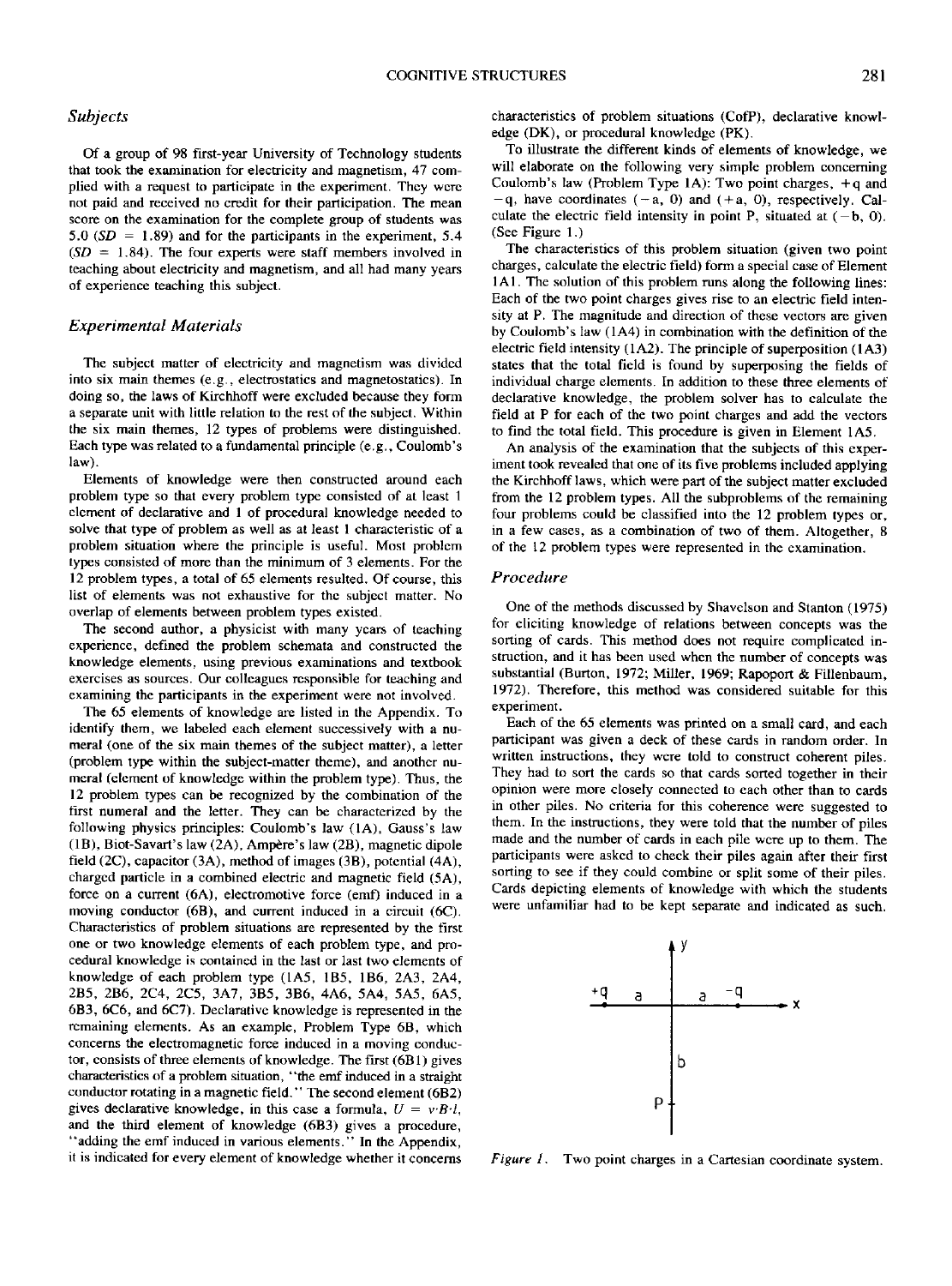They were asked to label their piles after they had completed the sorting task, indicating the reason for their placing the elements together in a particular pile. The four experts received the same instructions.

# *Scoring*

Each subject's sorting was converted into a  $65 \times 65$  symmetrical matrix, with each cell of the matrix representing a particular pair of elements of knowledge. The cell was numbered one when both elements were placed in the same pile and zero when they were placed in separate piles. (The matrices being symmetrical, from now on only the part above the diagonal will be considered.)

This procedure was also followed for an artificial sorting of the cards into 12 piles according to the 12 problem types that had been constructed in advance. This resulted in a  $65 \times 65$  symmetrical matrix, the upper half of which contained 151 cells numbered one and 1,929 cells numbered zero. This "ideal" sorting was called *problem-type centered,* and the resulting ideal matrix was called the problem-type-centered, or PC, matrix.

For every student, the number of times a one in a particular cell of the matrix for this student coincided with a one in the PC matrix (the  $S_{1,1}$  score) was added and also the number of times a one in the matrix coincided with a zero in the PC matrix (the  $S_{1,0}$ ) score for this student). A measure of the problem-type centeredness of the sorting by the student was then calculated according to Equation 1.

$$
PC = \frac{S_{1,1}}{151} - \frac{S_{1,0}}{1,929}
$$
 (1)

This measure had a PC value of 1 when the student sorted the cards into the 12 problem types. The PC value was 0 when only one pile was made of all 65 elements. The PC score could be negative, having a minimum value of  $-.16$ . This value was reached when the elements were sorted so that no elements of the same problem type were sorted into the same pile  $(S_{1,1} = 0)$  and, moreover, so that the number of piles made was as small as possible in that condition. A negative value of *PC* indicated a sorting that was extremely different from a problem-type-centered sorting.

#### Results

Two kinds of analysis were made with the data of the novices. First, a correlation coefficient was calculated between the PC scores and scores in the examination for the whole sample, and second, a cluster analysis (Johnson, 1967) was applied to the summed matrices of a group of good problem solvers (score on the examination, or  $x, \ge 7$ ,  $n =$ 13) and to the summed matrices of a group of poor problem solvers  $(x \leq 3, n = 7)$ . (Actually, these students failed their exams. Students with a score of 1, the lowest possible score, were excluded from the sample). The middle range of the sample was excluded here to minimize the chance that students were placed in the wrong group due to inadequacies in grading. The two summed matrices were formed by summing the values within cells over subjects.

The PC scores for the subjects ranged between  $-.067$ and .878 ( $M = .347$ ,  $SD = .162$ ). The correlation between examination scores and PC scores was .40 ( $p < .01$ ). There was only one student with a negative PC score. When we analyzed his sorting more closely, it appeared that his sorting was different from that of all other participants. This

student made a small number of piles with a large number of cards in each pile. The piles were based on what can be called a "functional" characteristic of the elements. For example, he grouped together formulae that could be deduced. When this student, who was a good problem solver  $(x = 8)$ , was removed from the analysis, the correlation between examination scores and PC scores rose to .54 (p  $< .01$ ).

The results of a cluster analysis (maximum method; Johnson, 1967) applied to the summed matrices of the group of good  $(x \ge 7)$  and the group of poor  $(x \le 3)$  problem solvers are presented in Figures 2 and 3, respectively. It is useful to bear in mind when interpreting these figures that 12 separate clusters should result from an ideal, problemtype-centered cognitive structure, each containing the elements of knowledge of one of the 12 problem types exclusively.

The results of the cluster analysis illustrate that the sorting by the group of good problem solvers was essentially problem-type centered, with clusters of elements being composed of the various problem types (1A, 1B, 2A, and so forth). When the separate clusters in Figure 2 are regarded as piles of cards and a PC score is calculated then, this PC score has a value of .64.

In Figure 2, it can be seen that elements of the separate problem types cluster together. The first cluster, for example, is mainly made up of Problem Types 1A, 3B, and 4A. Within this relatively large cluster, the strongest connections occur between the elements of each problem type, however. In two other clusters, problem types belonging to one of the main themes of the subject matter are clustered (6A, 6B, and 6C and 2A and 2C).

The clusters for the group of poor problem solvers (Figure 3) illustrate that their sorting can certainly not be called problem-type centered. (The PC score for the cluster analysis was .22.) The sorting by the poor problem solvers seemed to be determined to a substantial extent by surface characteristics of the elements. For example, five out of the seven elements of the cluster 2A1, 2A2, 2C2, 2C3, 6A4, 2B2, and 2B3 contain one or both of the symbols B and  $m$ . Other clusters can be characterized by words, such as *fields* or *calculate,* or by a combination of words and a symbol, such as *energy and work* and w. On the other hand, a little insight into the subject matter might be present regarding the cluster that is made up of elements of Problem Types 6B and 6C exclusively.

The results of the sorting tasks of the experts were more difficult to interpret than those of the students. The PC scores for their sortings were low or moderate, having values of .09, .20, .40, and .41. A further analysis of their sorting revealed that one of them used a functional approach, one like that used by the student with the negative PC score. This expert gave his piles labels such as electrostatic formulae and mathematical techniques. In the sorting of the other three experts, hierarchical characteristics could be identified. Also, this was indicated by the labels they used, for example, theory of electric field and applications of electric field. Additionally, two of these three experts had a (functional) pile labeled mathematics.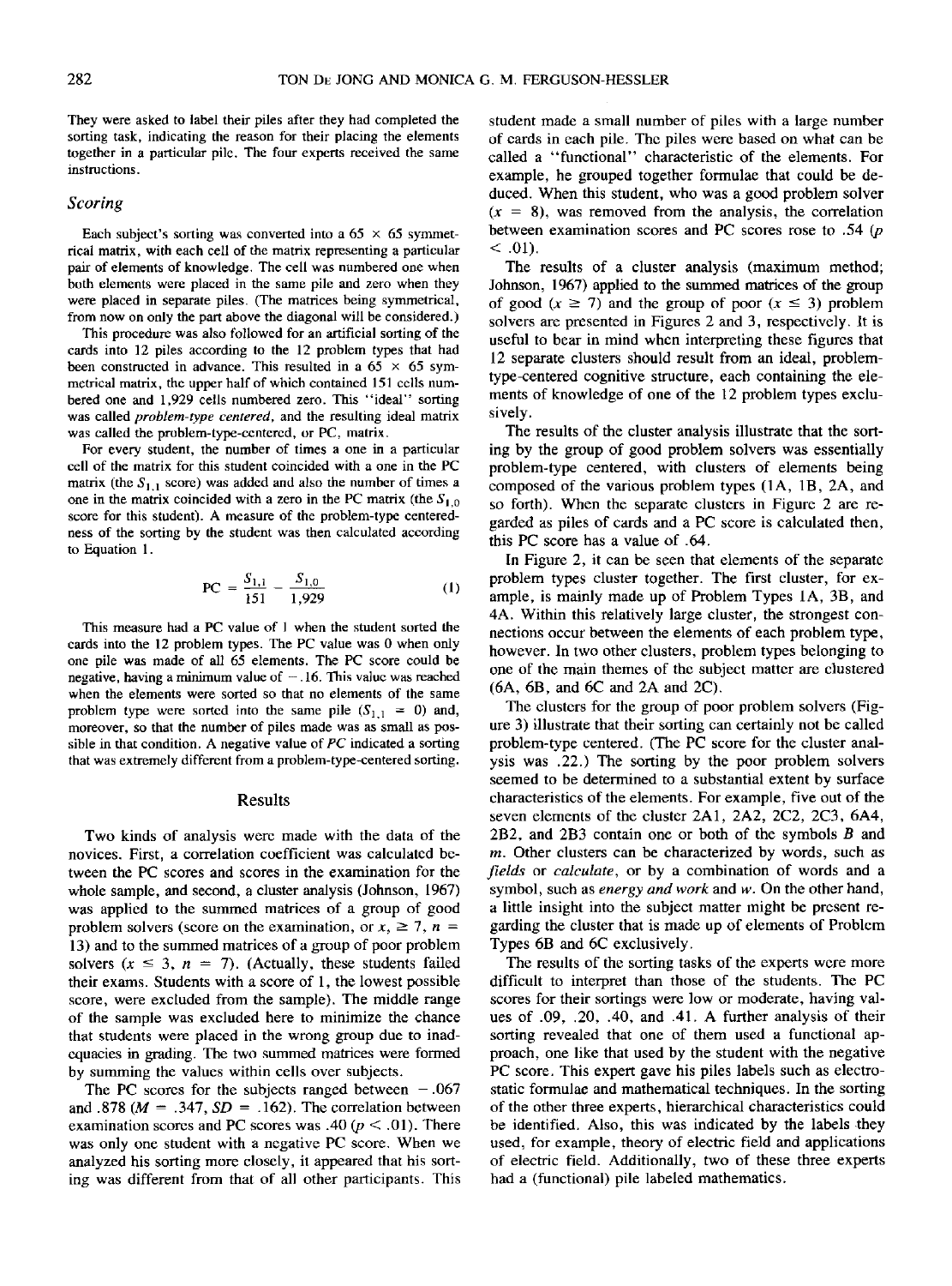

*Figure 2.* Hierarchical cluster analysis for the group of students with  $x \ge 7$  ( $n = 13$ ).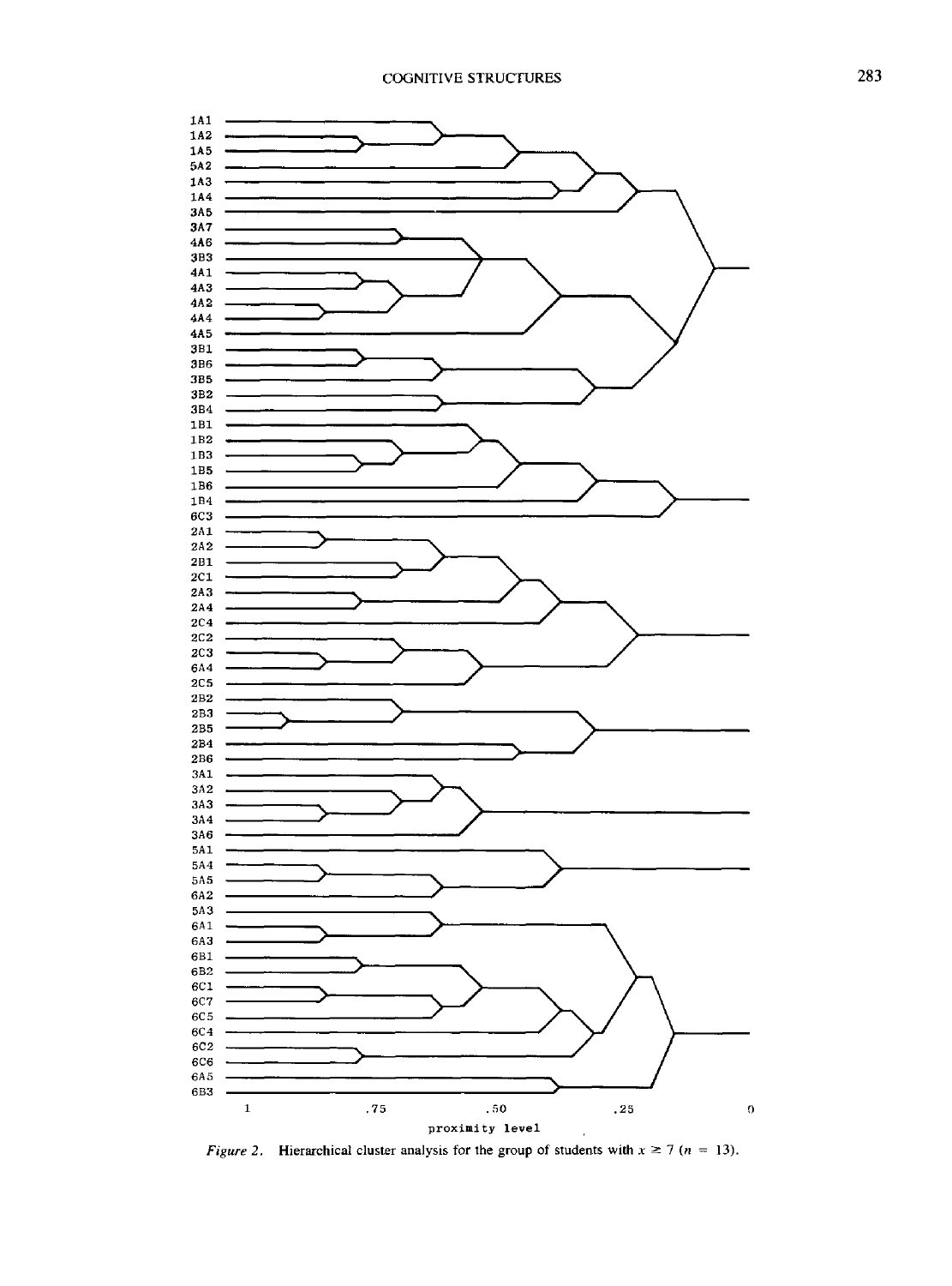

*Figure 3.* Hierarchical cluster analysis for the group of students with  $x \leq 3$  ( $n = 7$ ).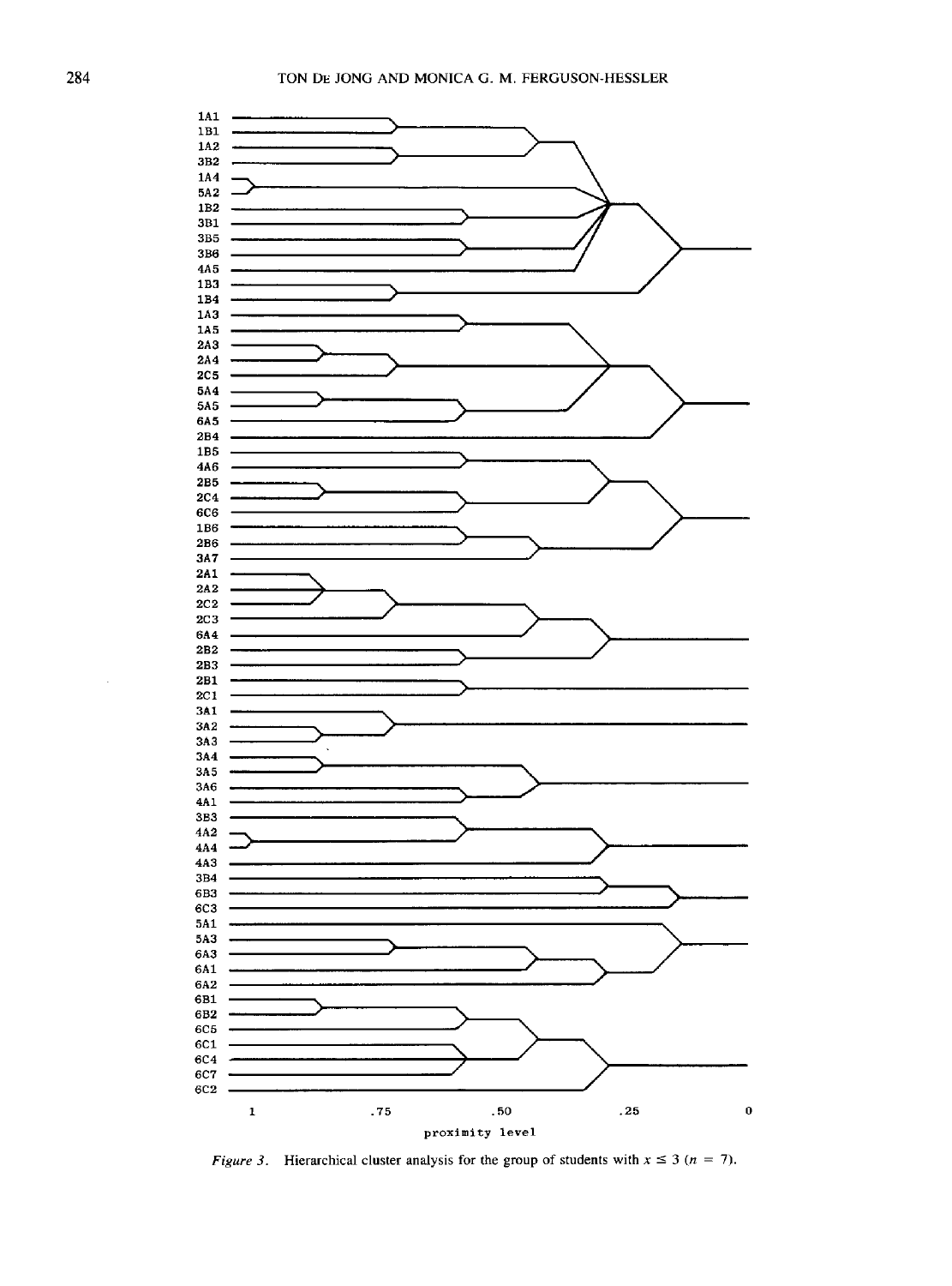### Discussion

The results of the present study support the hypothesis that good novice problem solvers have their knowledge organized in a more problem-type-centered way than poor ones. The correlation found between exam scores and PC scores can be regarded as quite high when considering all the factors besides knowledge organization that can possibly influence the degree of success in problem solving, such as miscalculations and emotional and motivational factors.

One restriction should be applied to these conclusions. This experiment gave only correlational data, from which a causal relation between cognitive structure and success in problem solving cannot be deduced. Nevertheless, the results indicate the existence of such a relation.

A cognitive structure made up of adequate problem schemata is a very efficient knowledge base for solving problems and, thus, for getting high grades on examinations. Once a student recognizes the relevant characteristics in the description of the problem, the declarative and procedural knowledge needed for the solution become available, and the problem can be solved in a straightforward way (assuming that the student has a basic knowledge of physics and mathematics).

It could be argued that the poor students simply did not prepare for the exam and, therefore, were unfamiliar with the instructional material and that this explains their results in the exam and the sorting task. This did not, however, seem to be the case. In the sorting task, students were asked to make separate piles of single cards when they were unfamiliar with the element on the card. The mean number of unfamiliar cards was very low for the complete group of students ( $u = 1.4$ ), and the mean number for the group of poor students ( $u = 2.6$ ) was not much higher than for the group of good students ( $u = 0.8$ ). This outcome indicates that not the amount but the organization of knowledge is related to problem-solving ability.

The low PC scores of the experts are not really surprising. The knowledge of electricity and magnetism included in the course is only part of the expert's total knowledge of classical electromagnetism. This knowledge includes a number of laws and concepts that are more general and abstract than the laws and concepts taught to first-year students. Such knowledge is difficult to harbor in a set of problem schemata and is probably arranged in a more or less hierarchical way (as proposed by Reif & Heller, 1982) in the memory of an expert. A hierarchical structure can result in elements of knowledge that are related to each other at a higher level in the structure being sorted together, although they belong to different problem schemata. For example, one of the experts had a pile labeled theory of electric field, which contained 10 elements of knowledge belonging to five problem types. In a hierarchical-structure, however, 8 of these elements fit in the same place, namely, the specification of the *concept field.* Also, the grouping of elements of knowledge that play a certain (functional) role in the problem-solving process (the mathematical techniques) undoubtedly lowered the PC scores for the experts. For students, these techniques are related to certain types of problems. Experts, with their very elaborate knowledge, can use those techniques in many places and, probably for that reason, have not bound it to specific problem schemata. Obviously, however, the elements of knowledge used in this study do not provide enough information for definite conclusions on the existence of hierarchical structures.

Hierarchical and problem-type-centered cognitive structures are not mutually exclusive. Problem types (characteristics of problem situations) can be coupled to the relevant laws and formulae at the lowest level of a hierarchical structure. This level then turns out to be built up from more or less complete problem schemata. Within such a structure, the principles of solving different types of problems are easily deduced. This can be regarded as a somewhat different explanation for the results of the experts in the studies of Chi et al. (1981) and Chi et al. (1982). The participants in the present study were not given any criterion for sorting together the elements of knowledge. Experts can be expected to construct the 12 problem types from the 65 elements of knowledge when explicitly asked.

Recently, the importance of assessing the cognitive structures of novices was stressed by Diekhoff (1983). In the present study, we argued that in this assessment, restrictions to concepts of the subject matter should not be advocated. Organization in memory of characteristics of problem situations, declarative knowledge, and procedural knowledge should be the main point of interest, in both instruction and assessment. Reif (1984) advocated the teaching of hierarchical structures to novices. He acknowledged, however, that an adequate cognitive structure for novices could be different from an adequate structure for experts. A hierarchical structure of knowledge in memory that seems to exist for a number of experts may not be within the reach of novices because they lack the comprehensive knowledge needed. In that case, the present study suggests that a problem-type-centered cognitive structure can be a useful interim stage for novices on their way to expertise.

#### References

- Braune, R., & Foshay, W. R. (1983). Towards a practical model of cognitive information processing task analysis and schema acquisition for complex problem-solving situations. *Instructional Science, 12,* 121-145.
- Burton, M. (1972). Semantic dimensions of occupation names. In A. K. Romney, R. N. Shepard, & S. B. Nerlove (Eds.), *Multidimensional scaling* (pp. 55-73). New York: Seminar Press.
- Champagne, A. B., Klopfer, L. E., Desena, A. T., & Squires, D. A. (1981). Structural representation of student's knowledge before and after science instruction. *Journal of Research in Science Teaching, 18,* 97-111.
- Chi, M. T., Feltovich, P. J., & Glaser, R. (1981). Categorization and representation of physics problems by experts and novices. *Cognitive Science, 5,* 121-152.
- Chi, M. T., Glaser, R., & Rees, E. (1982). Expertise in problem solving. In R. J. Stemberg (Ed.), *Advances in the psychology ofhurnan intelligence* (pp. 7-77). Hillsdale, NJ: Erlbaum.
- Diekhoff, G. M. (1983). Testing through relationship judgments. *Journal of Educational Psychology, 75,* 227-233.
- Fenker, R. M. (1975). The organization of conceptual materials: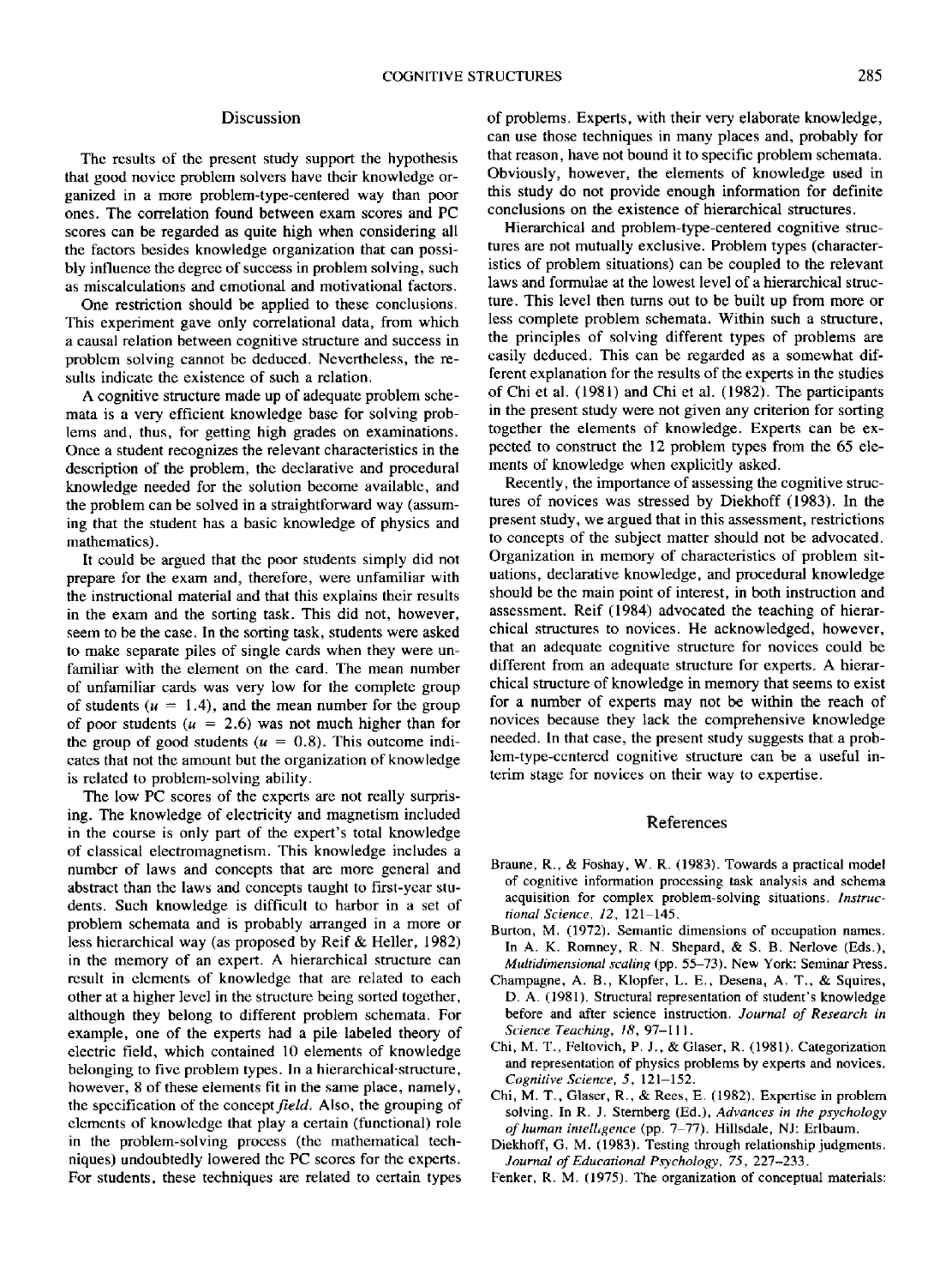A methodology for measuring ideal and actual cognitive structures. *Instructional Science, 4,* 33-57.

- Geeslin, W. E., & Shavelson, R. J. (1975). An exploratory analysis of the representation of a mathematical structure in students' cognitive structures. *American Educational Journal, 12,*  22-29.
- Greeno, J. G. (1980). Trends in the theory of knowledge for problem solving. In D. T. Tuma & F. Reif (Eds.), *Problem*  solving and education (pp. 9-25). Hillsdale, NJ: Erlbaum.
- Johnson, S. C. (1967). Hierarchical clustering schemes. Psy*chometrica, 32,* 241-254.
- Larkin, J. H. (1979). Processing information for effective problem solving. *Engineering Education,* 285-288.
- Mayer, R. E. (1981). Frequency norms and structural analysis of algebra story problems into families, categories and templates. *Instructional Science, 10,* 135-175.
- Miller, G. A. (1969). A psychological method to investigate verbal concepts. *Journal of Mathematical Psychology,* 6, 169-191.
- Perfetto, G. A., Bransford, J. D., & Franks, J. J. (1983). Constraints on access in a problem solving context. *Memory and Cognition, 11,* 24-31.
- Rapoport, A., & Fillenbaum, S. (1972). An experimental study of semantic structures. In A. K. Romney, R. N. Shepard, & S. B. Nerlove (Eds.), *Multidimensional scaling* (pp. 55-73). New York: Seminar Press.

Reif, F. (1984). Understanding and teaching problem solving in

physics. *Research on physics education: Proceedings of the first international workshop Lalonde les Maures* (pp. 15-53). Paris: Centre National du Recherche Scientifique.

- Reif, F., & Heller, J. I. (1982). Knowledge structures and problem solving in physics. *Educational Psychologist, 17,* 102-127.
- Reif, F., Larkin, J. H., & Brackett, G. C. (1976). Teaching general learning and problem solving skills. *American Journal of Physics, 44,* 212-217.
- Schoenfeld, A. H. (1979). Can heuristics be taught? In J. Lochhead & J. Clement (Eds.), *Cognitive process instruction* (pp. 315-338). Philadelphia, PA: Franklin Institute Press.
- Schoenfeld, A. H., & Herrmann, D. J. (1982). Problem perception and knowledge structure in expert and novice mathematical problem solvers. *Journal of Experimental Psychology: Learning, Memory, and Cognition, 8,* 484-494.
- Shavelson, R. J. (1973). Learning from physics instruction. *Journal of Research in Science Teaching, 10,* 101-111.
- Shavelson, R. J., & Stanton, G. C. (1975). Construct validation: Methodology and application to three measures of cognitive structure. *Journal of Educational Measurement,* 12(2), 67-85.
- Silver, E. A. (1979). Student perceptions of relatedness among mathematical verbal problems. *Journal for Research in Mathematics Education, 10,* 195-210.
- Thro, M. P. (1978). Relationships between associative and content structure of physics concepts. *Journal of Educational Psychology, 70,* 971-978.

# Appendix

### *Problem Type 1A*

IA1 (CofP):

The field of a semi-infinite straight line carrying a charge 1A3 (DK):

The principle of superposition

#### IA5 (PK):

Calculating the vector sum of the contributions to the electric field of various elements

#### *Problem Type 1B*

*Problem Type 2B* 

2A4 (PK),

in a chosen direction

|                                                         | Problem Type 2A                                             |
|---------------------------------------------------------|-------------------------------------------------------------|
| 1B5 (PK):                                               | 1B6: $(PK)$                                                 |
| Choosing a surface on which $E_n$ is constant           | Calculating the volume integral $\int \int \int \rho(r) dV$ |
| 1B3 (DK):                                               | 1B4 (DK):                                                   |
| Electric flux                                           | Closed surface                                              |
| $1B1$ (CofP):                                           | $1B2$ (DK):                                                 |
| The field of a charge density with cylindrical symmetry | Charge enclosed                                             |

2AI (CofP): 2A2 (DK):

The field of a semi-infinite straight wire, carrying a current

2A3 (PK):

Establishing the possible directions in which the magnetic field of a current-carrying wire may have components

2BI (CofP): 2B2 (DK): The field of a current density  $J(r)$  with cylindrical symmetry Current enclosed

1A2 (DK): The definition of electric field intensity 1A4 (DK):

$$
d\mathbf{F} = \frac{Q\mathbf{e}}{4\pi\epsilon_0 r^2} dq
$$

 $dB = \frac{\mu_0 I (dl \times e)}{4\pi r^2}$ 

Adding the various contributions to the magnetic induction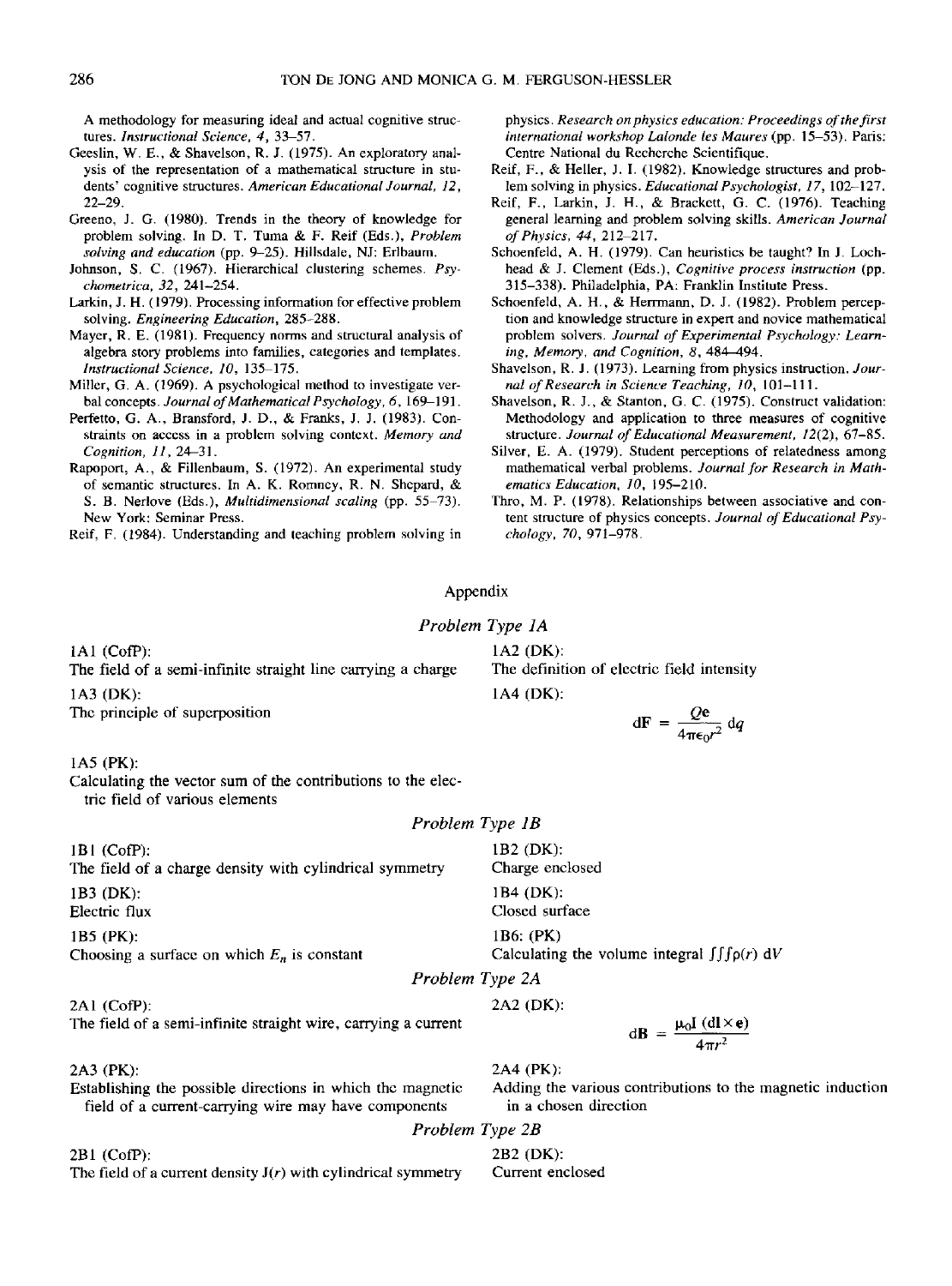2B3 (DK): The line integral of **B** around a closed path

2B5 (PK): Choosing a closed path, on which  $B<sub>s</sub>$  is constant or zero

2C1 (CofP): 2C2 (DK): The field at great distance from an arbitrary circuit

 $|\mathbf{m}| = IA$ 

2C5 (PK):

Calculating the vector sum of a number of magnetic moments

3A1 (CofP): Two thin conducting coaxial cylinders, one of which is free to move along the axis

3A3 (DK): The definition of capacity

3A5 (DK):

 $W = V_2 \epsilon_0 E^2$ 

3A7 (PK):

Calculating the line integral  $f\mathbf{E}\cdot d\mathbf{s}$  from the surface of one conductor to the surface of another conductor

*Problem Type 3B* 

3BI (CofP): A grounded spherical conductor in the field of a point charge 3B3 (DK):

Equipotential surface with  $V = 0$ 

3B5 (PK):

Introducing an imaginary charge into the system

4A1 (CofP):

Work required in order to place a point charge at a given point in an electrical field

4A3 (DK):

 $\mathbf{p} \vert \mathbf{E} \cdot \mathbf{ds}$ 

4A5 (DK):

 $\oint \mathbf{E} \cdot d\mathbf{s} = 0$ 

5A1 (CofP):

The motion of a charged particle in combined electric and magnetic fields

2B4 (DK):

The right-hand screw rule for line integrals around a closed path

2B6 (PK):

Deciding on the direction in which to calculate a line integral around a closed path

*Problem Type 2C* 

**B** =  $-\frac{\mu_0 m}{4\pi r^3} + \frac{3 \mu_0 (m \cdot r) r}{4\pi r^5}$ 

2C3 (DK): 2C4 (PK):

Dividing a circuit that is not contained in a plane into several plane circuits

3A2 (CofP): The mutual forces on the two conductors of a capacitor

3A4 (DK):

$$
W = \frac{1}{2} \, C U^2
$$

3A6 (DK): Increase of field energy  $=$  external work  $+$  energy delivered by voltage source

3B2 (DK):  $E = 0$  inside a conductor 3B4 (DK):

 $\epsilon_0 E_n = \sigma_{\text{ind}}$ 

Calculating the charge density that is induced on a grounded conductor

4A2 (DK): The definition of potential

4A4 (DK):  $V(r)$  is continuous everywhere

4A6 (PK):

3B6 (PK):

Choosing a path along which the line integral of the electric field intensity can be calculated in a simple way

 $\mathbf{F} = q\mathbf{E}$ 

*Problem Type 5A* 

5A2 (DK):

*Problem Type 4A* 

*Problem Type 3A*